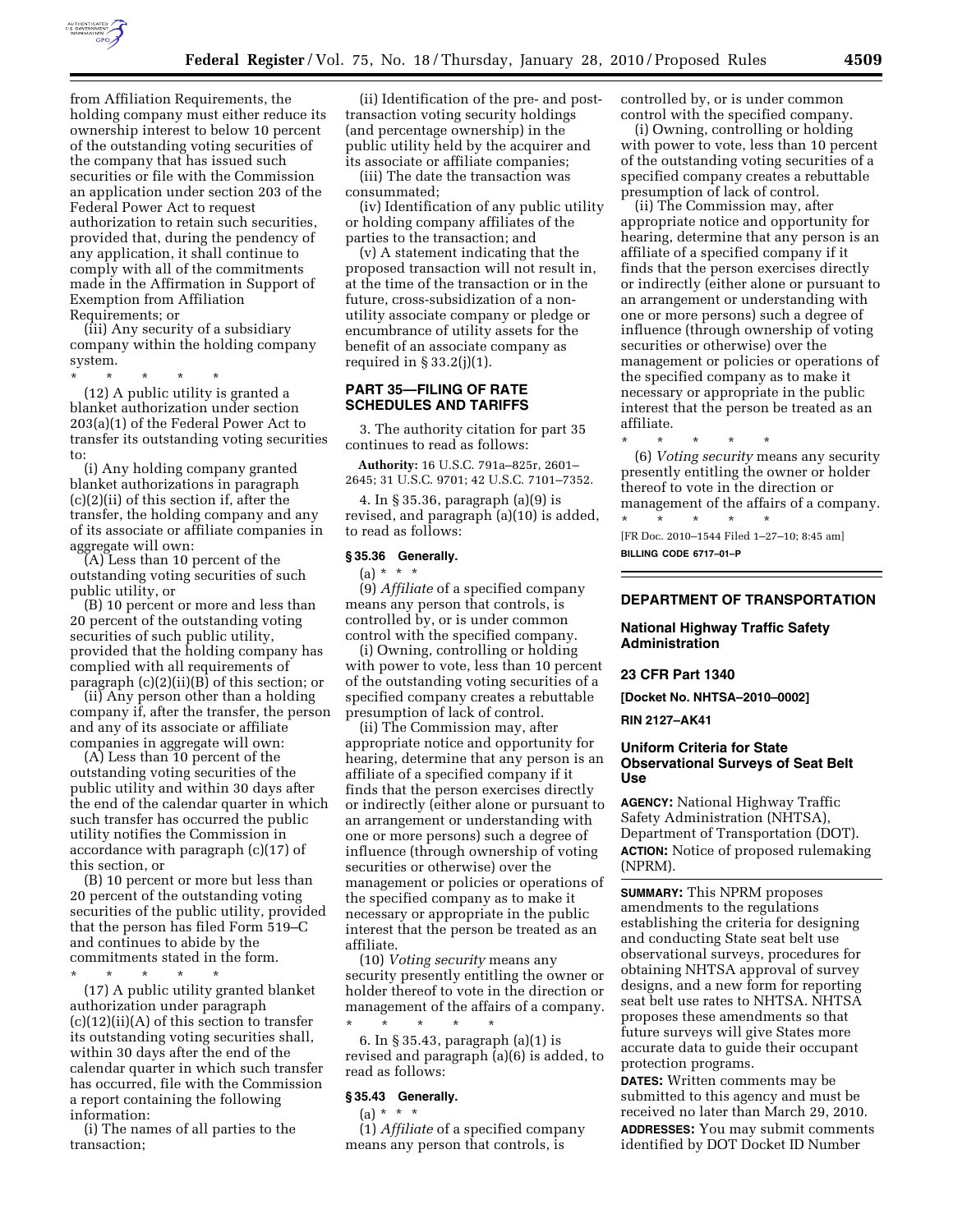NHTSA–2010–0002 by any of the following methods:

• *Federal eRulemaking Portal:* Go to *http://www.regulations.gov.* Follow the online instructions for submitting comments.

• *Fax:* 202–493–2251.

• *Mail:* Docket Management Facility, M–30, U.S. Department of Transportation, West Building, Ground Floor, Room W12–140, 1200 New Jersey Avenue, SE., Washington, DC 20590.

• *Hand Delivery or Courier:* West Building, Ground Floor, Room W12– 140, 1200 New Jersey Avenue, SE., Washington, DC, between 9 a.m. and 5 p.m., Eastern Time, Monday through Friday, except Federal holidays.

*Instructions:* For detailed instructions on submitting comments and additional information on the rulemaking process, see the "Public Participation" section of this document. Note that all comments received will be posted without change to *http://www.regulations.gov,* including any personal information provided. Please see the "Privacy Act" heading below.

*Privacy Act:* Anyone is able to search the electronic form of all comments received into any of our dockets by the name of the individual submitting the comment (or signing the comment, if submitted on behalf of an association, business, labor union, etc.). You may review the complete User Notice and Privacy Notice for Regulations.gov at *http://www.regulations.gov/search/ footer/privacyanduse.jsp.* 

*Docket:* For access to the docket to read background documents or comments received, go to *http:// www.regulations.gov* at any time or to West Building, Ground Floor, Room W12–140, 1200 New Jersey Avenue, SE., Washington, DC, between 9 a.m. and 5 p.m., Eastern Time, Monday through Friday, except Federal holidays.

## **FOR FURTHER INFORMATION CONTACT:**

*For program issues:* Mr. Jack Oates, Chief, Program Implementation, Regional Operations and Program Delivery, National Highway Traffic Safety Administration, 1200 New Jersey Avenue, SE., NTI–200, Washington, DC 20590. Telephone number: 202–366– 2730; E-mail: *Jack.Oates@dot.gov.* 

*For statistical issues:* Ms. Chou-Lin Chen, Chief, Mathematical Analysis Division, National Center for Statistics and Analysis, National Highway Traffic Safety Administration, 1200 New Jersey Avenue, SE., NVS–421, Washington, DC 20590. Telephone number: 202–366– 1048; E-mail: *Chou-Lin.Chen@dot.gov.* 

*For legal issues:* Ms. Jin Kim, Attorney-Advisor, Office of the Chief Counsel, National Highway Traffic

Safety Administration, 1200 New Jersey Avenue, SE., NCC–113, Washington, DC 20590. Telephone number: 202–366– 1834; E-mail: *Jin.Kim@dot.gov.* 

# **SUPPLEMENTARY INFORMATION:**

## **Table of Contents**

#### I. Background

- II. Proposed Amendments to the Uniform Criteria
	- A. Purpose; Applicability; Definitions
	- B. Selection of Observation Sites C. Assignment of Observation Times
	- D. Observation Procedures
	-
	- E. Quality Control
	- F. Computation of Estimates
- III. Administrative Requirements A. Submission and Approval of Seat Belt Survey Design
	- B. Post-Approval Alterations to Survey Designs
- C. Re-Selection of Observation Sites
- D. Annual Reporting Requirements
- IV. Public Participation
- V. Statutory Basis for This Action
- VI. Regulatory Analyses and Notices
- A. Executive Order 12866 and Regulatory Policies and Procedures
- B. Regulatory Flexibility Act
- C. Executive Order 13132 (Federalism) D. Executive Order 12988 (Civil Justice Reform)
- E. Paperwork Reduction Act
- F. Unfunded Mandates Reform Act
- G. National Environmental Policy Act
- H. Executive Order 13175 (Consultation
- and Coordination With Indian Tribes)
- I. Regulatory Identifier Number (RIN) J. Privacy Act

#### **I. Background**

Section 1403 of the Transportation Equity Act for the 21st Century (TEA– 21) (Pub. L. 105–178) authorized a seat belt incentive grant program that awarded grant funds to States based on a State's seat belt use rate. On September 1, 1998, the National Highway Traffic Safety Administration (NHTSA) published as an interim final rule criteria to ensure accurate and representative measurements of a State's seat belt use rate, known as the Uniform Criteria for State Observational Surveys of Seat Belt Use (Uniform Criteria). *See*  63 FR 46389. On March 14, 2000, NHTSA published a final rule, adopting the Uniform Criteria with one clarifying change.1 *See* 65 FR 13679.

The Safe, Accountable, Flexible, Efficient Transportation Equity Act: A Legacy for Users (SAFETEA–LU) (Pub. L. 109–59) did not reauthorize the seat belt incentive grant program. However, SAFETEA–LU established new administrative requirements relating to a State's qualification for a highway

safety grant under 23 U.S.C. 402. One such requirement is that the State must provide satisfactory assurances that it will conduct an annual Statewide seat belt use survey in accordance with the criteria for State seat belt use rate measurement established by the Secretary of Transportation. In August 2005, NHTSA notified the States and Territories that the Statewide surveys conducted in accordance with the Uniform Criteria for State Observational Surveys of Seat Belt Use, as published at 23 CFR part 1340, would satisfy the administrative requirements of Section 402. In addition, the implementing guidelines for the incentive grant program under 23 U.S.C. 406 provide that seat belt use surveys conducted in accordance with the Uniform Criteria serve as the basis for an award under the seat belt performance provisions of that grant program.

Since the adoption of the Uniform Criteria in 1998, NHTSA and the States have accumulated substantial experience in the design and implementation of seat belt use surveys. This experience has provided insight into factors that could affect survey accuracy and reliability. In addition, technological improvements in road inventories have made it possible to select observation sites in a more cost effective manner. For these reasons, NHTSA proposes to revise the Uniform Criteria so that future surveys will give States more accurate data to guide their occupant protection programs.

As articulated in detail below, NHTSA proposes several key changes to the existing criteria. In particular, the agency proposes to revise the sampling frame from the population-based criterion to a fatality-based criterion and to identify road types to be included in the road inventory. The proposal also changes the precision requirement from a five percent relative error to a 2.5 percentage point standard error. In addition, the agency proposes quality control procedures to help ensure accuracy and consistency across all State surveys. Finally, the agency proposes to require States to submit additional information from the survey results as part of their annual certifications, including data source of the sampling frame, exclusions applied to the sampling frame, procedures for collecting additional data to reduce the nonresponse rates, explanation of imputation methods, procedures to adjust the sampling weight, and procedures to be followed if the standard error is exceeded.

Accordingly, the agency is issuing this NPRM to propose changes to the Uniform Criteria, describe approval

<sup>1</sup> In 2000, NHTSA clarified that States are permitted to group observation sites according to geographic areas to minimize travel time and distance required to conduct the observations.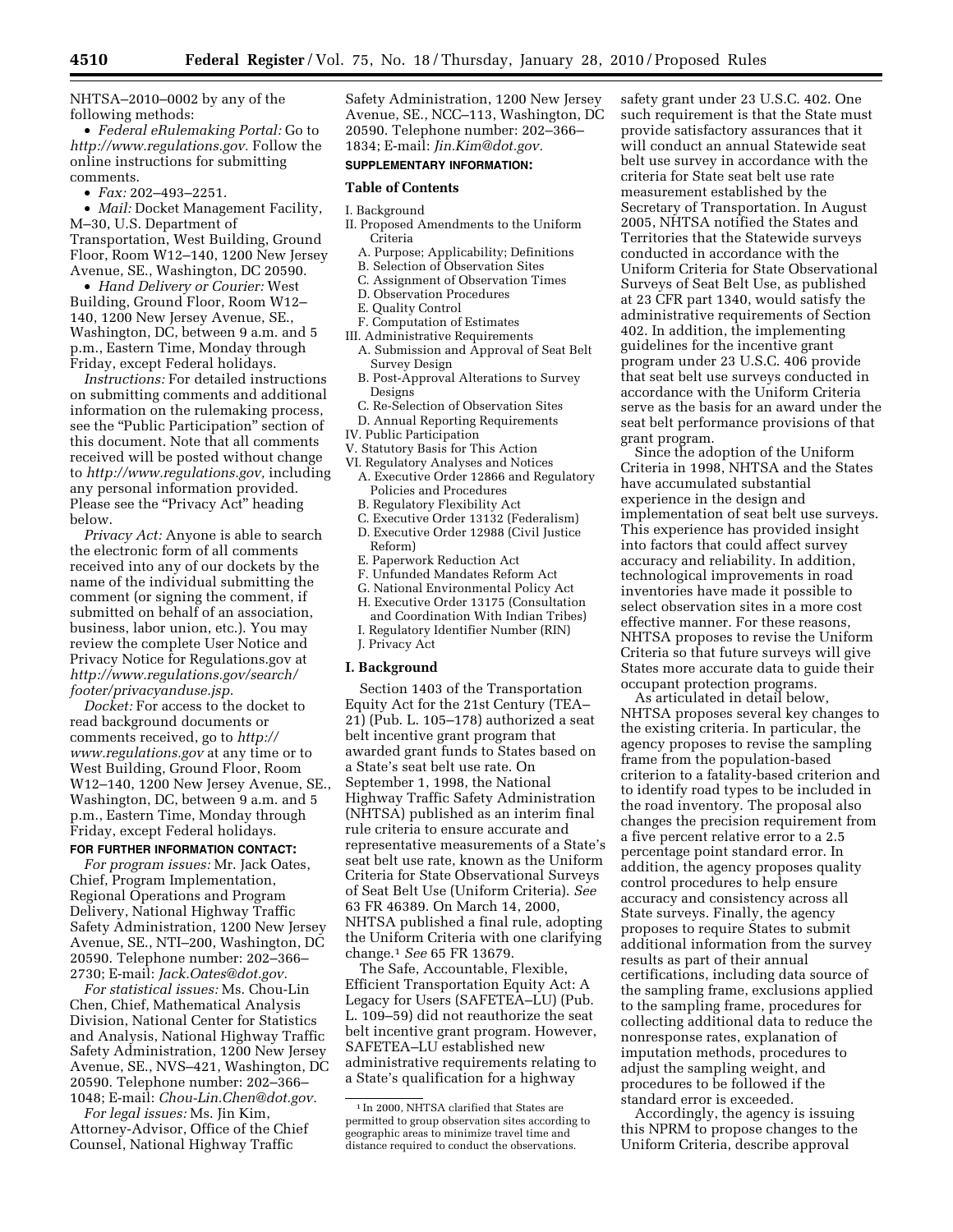procedures for seat belt survey designs, and specify the reporting requirements for seat belt use rates.

## **II. Proposed Amendments to the Uniform Criteria**

# *A. Purpose; Applicability; Definitions (23 CFR 1340.1; 23 CFR 1340.2; 23 CFR 1340.3)*

This proposal would amend the purpose and applicability sections to update the statutory reference, specify the effective date for the revised uniform criteria, and note the addition of proposed survey designs approval procedures and administrative requirements. The agency proposes that the revised Uniform Criteria would be effective for seat belt surveys conducted starting in calendar year 2011.

The agency also proposes adding a definition section to define certain terms used in the proposed rule. For example, the agency proposes definitions for road types (access ramp, cul-de-sac, non-public road, service drive, traffic circle, unnamed road, vehicular trail) and ''passenger motor vehicle'' which are commonly used terms. Although the agency also adds a definition for "nonresponse rate," other statistical terms, such as probability sampling, precision requirement, imputation, sampling weights, variance estimation, are not added as definitions as they have meanings that are generally understood in the field of statistics.

## *B. Selection of Observation Sites (23 CFR 1340.5)*

In  $\S 1340.5(a)(1)$ , the agency proposes to amend the current demographics requirement in the sampling frame. Currently, States must include the most populous counties or other areas accounting for at least 85 percent of the State's population in the sampling frame. Because NHTSA believes that this sampling frame may result in an unintended bias in seat belt use rates, we propose to change from a population-based criterion to a fatalitybased criterion. We believe that using a fatality-based sampling frame would enable the States to focus on areas with traffic safety concerns. Under the revised criterion at § 1340.5(a)(1), a State would be able to exclude any counties or county-equivalents accounting for up to 15 percent of the State's motor vehicle crash fatalities during the last three years, as measured by the Fatality Analysis Reporting System (FARS) data. NHTSA believes that this 15 percent exclusion would allow the States to reduce survey costs with minimum impact to the survey result. In other words, States must

include counties or county-equivalents in which at least 85 percent of the motor vehicle crash fatalities occurred during the three most recent years for which FARS data are available. Each time a State updates its survey design (at least every five years, or more frequently if the State so elects), the geographic distribution of motor vehicle fatalities from the three most recent years will be re-examined to identify the counties or county-equivalents to be included in the updated survey. To assist States in this effort, FARS data is available on NHTSA's Web site at *http:// www.nhtsa.dot.gov.* Also, NHTSA would provide a county-by-county breakout of fatalities during the three most recent years to any State that requested it. Based on a statistical simulation of the impact, the agency believes that the proposed fatality-based criterion would improve State seat belt use estimates by reducing the statistical bias towards urban areas that tend to have higher seat belt use rates. For this reason, we believe that the revised criterion would provide a more representative sample for the survey.

In  $\S 1340.5(a)(2)$ , we propose to add a road coverage requirement to the sampling frame criterion. Specifically, all roads except those explicitly excluded would be required to be eligible for sampling. The existing Uniform Criteria do not specify the types of roads that must be eligible in the sampling frame. At the time the current criteria were adopted, a comprehensive and affordable database of roads was not available to many States. Most States relied on Stateprovided inventories of roads, which in many cases captured only subsets of roads in the State, such as Statemaintained roads. As a result, road inventories used by the States varied widely. In many cases, the resulting observation sites were not representative of all roads. Because all States currently do not have a database of all roads in the State, NHTSA would make a database of roads available for each State. Alternatively, a State could choose to use its own database of roads if approved by NHTSA. The agency believes that using a more comprehensive database would result in more representative and consistent seat belt use estimates.

Under the proposed rule, the following roads would be permitted to be excluded from the sample: Nonpublic roads, unnamed roads, unpaved roads, vehicular trails, access ramps, cul-de-sacs, traffic circles and service drives. The agency believes that exclusion of these road types from sampling and observation is appropriate

for reasons of safety and practicality. These road types are excluded from NHTSA's own nationwide survey of seat belt use, the National Occupant Protection Use Survey (NOPUS).

In § 1340.5(b), the agency's proposal retains the existing requirement that survey designs be probability-based. Specifically, the observation sites and observation schedule (day and time) for the data collection would be required to be selected based on probability sampling, *i.e.,* randomly. The proposal, however, clarifies that deterministic, *i.e.,* non-random, selection would be permitted in the selection of specific locations on the sampled road segments, *i.e.,* the specific location on the road segment where observers are positioned could be chosen based on such factors as safety and visibility. The proposal also would allow alternate observation sites to be used under certain conditions. The proposal identifies "alternate observation site" as a replacement observation site that must (1) be located in the same county or county-equivalent as the observation site; and (2) have the same roadway classification as the observation site (*e.g.,* local road segment, collector road segment).

In  $\S 1340.5(c)$ , the agency proposes that States include a protocol to follow when they cannot collect data at an observation site at the scheduled time. The agency proposes certain minimum conditions depending on whether the observation site is temporarily or permanently unavailable for data collection. Under the existing uniform criteria, there is no requirement for a protocol. However, it is likely that many States have protocols for selecting alternate observation sites even though the protocol is not included in the State's current survey design. The proposed protocol requirement for selecting alternate observation sites would promote efficiency and consistency in data collection.

First, the agency anticipates that observations may not be conducted at some observation sites for temporary reasons. For example, weather conditions, traffic incidents, or road construction may prevent an observer from making observations in a safe manner. Under such temporary conditions, the agency suggests two options for data collection. The State may return to the observation site at another time provided it is on the same day of the week and at the same time of day. The State may also select an alternate observation site provided the data is collected on the same day and approximately at the same time as the originally scheduled observation site.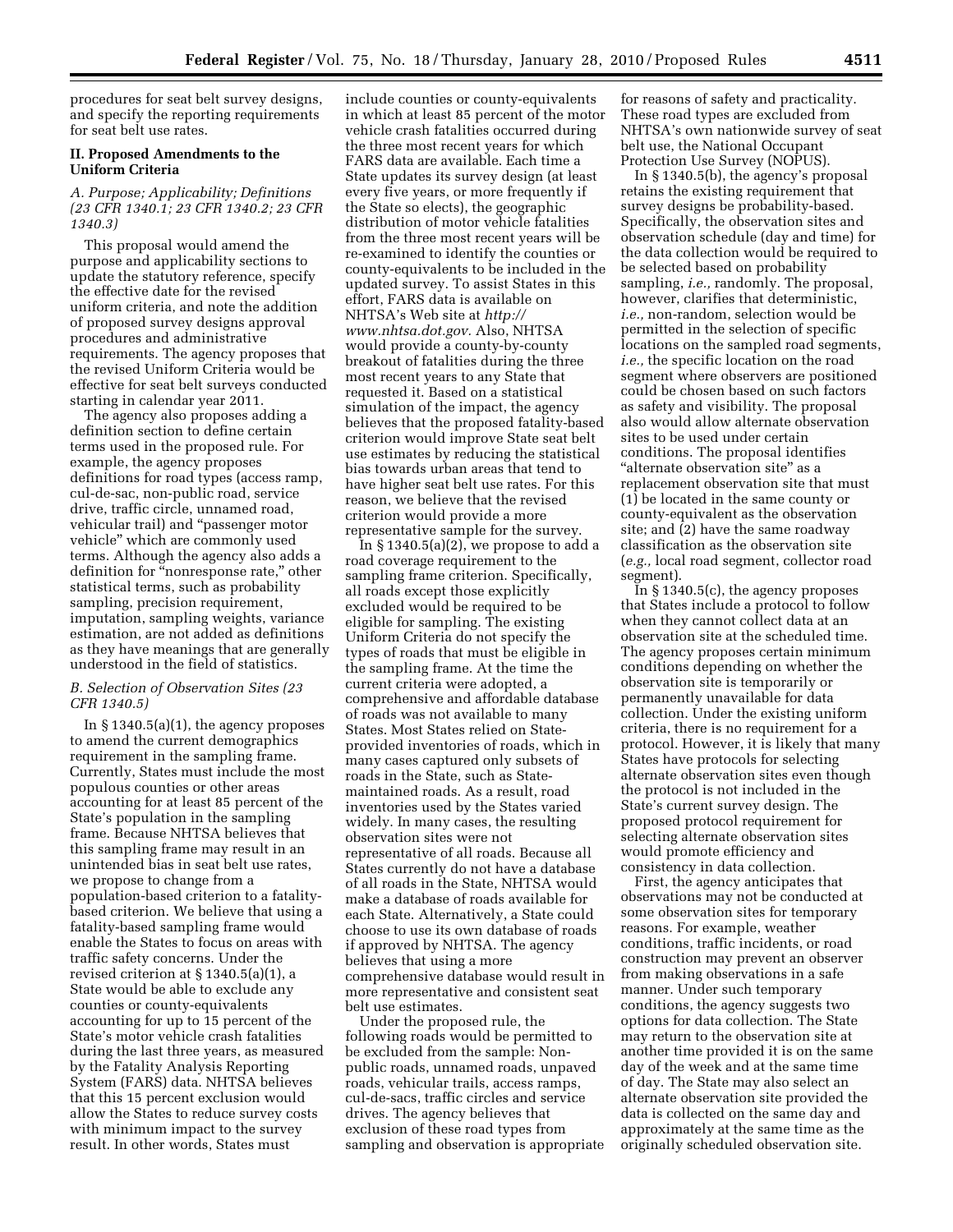The agency recommends that the State pre-select alternate observation sites before the start of data collection. Notwithstanding the availability of the protocol, the agency proposes to require that data collection be conducted at the original observation site at all times when it is available. The agency believes that giving States these options will allow them to determine which method is most efficient and convenient for the State while providing greater consistency across State survey collections.

Second, the agency anticipates that some observation sites may become permanently unavailable because the road on which the observation site is located is permanently closed. Under these circumstances, the agency proposes that the State may select a permanent replacement observation site based on probability sampling. However, if the State cannot select a permanent replacement observation site during the current data collection, the agency proposes that it may select an alternate observation site, provided that the data is collected on the same day and at approximately the same time as the originally scheduled observation site. The agency proposes that data collection for future years must be conducted at an observation site that has been selected based on probability sampling. (*See* Section II, B., above for further discussion.) The agency believes that this proposal would provide States flexibility under unexpected circumstances.

In § 1340.5(d), we propose to change the precision requirement from the current 5 percent relative error (standard error divided by the estimate) to a 2.5 percentage point standard error. In some cases, the existing criterion allows margins of error (using 95 percent confidence) up to plus or minus 10 percentage points, and it also requires States with lower seat belt use rates to meet a smaller margin of error than States with higher seat belt use rates. NHTSA believes that a uniform margin of error requirement would be equitable for all States. The proposed criterion would require a standard error not to exceed 2.5 percentage points.

States should closely monitor their survey results to assure that they will be able to meet these more stringent precision requirements. If the standard error proves to be too large, States may need to conduct additional observations to obtain an adequate sample. These additional observations must be conducted in the same calendar year as the sample. Therefore, we encourage States to conduct their surveys early enough in the year to allow for

additional sampling if necessary, and to closely monitor the survey results so that they can quickly determine whether extra sampling will be required. Surveys which fail to meet these requirements will not be accepted by NHTSA. NHTSA believes that the likelihood for additional sampling is very small with a well-planned and implemented sample design. NHTSA seeks comment on this requirement, whether it would impose a significant burden on States, and if there are other methods of ensuring the reliability of the results that are equitable to all States.

# *C. Assignment of Observation Times (23 CFR 1340.6)*

The existing Uniform Criteria require all daylight hours and all days of the week to be eligible for data collection.2 The agency proposes to allow States to restrict their data collection to all daylight hours between 7 a.m. and 6 p.m. Daylight hours during the summer vary, and can begin as early as 5 a.m. and end as late as 9:15 p.m. or later. NHTSA believes it would be more equitable to States if the times eligible for data collection were specified. This proposal does not change the current requirement that all days of the week, including Saturdays, Sundays and holidays, be eligible for data collection.

The existing Uniform Criteria require the schedule for any given data collection to be determined in a random manner. The agency proposes to continue this requirement—States must randomly select both the day of the week and the time of the day. However, NHTSA allows States to group observation sites in close geographic proximity, *i.e.,* cluster assignments of observation sites, for efficiency reasons. The agency proposes to continue to allow cluster assignments of observation sites. For example, after selecting observation sites randomly, the State may identify observation sites in close geographic proximity where data could be collected on the same day by the

same survey crew. States must randomly select the day of the week that data will be collected for the geographically-grouped cluster of observation sites. States must randomly select one observation site from the geographically-grouped cluster of observation sites and must randomly assign the time of day for the data collection. Data collection at all other observation sites in the cluster must take place on the same day or adjacent days of the week and at times of the day that ensure efficient use of data collection resources. We believe that this proposal allows for the efficient use of data collection resources and limits the introduction of a judgment bias.

# *D. Observation Procedures (23 CFR 1340.7)*

The existing Uniform Criteria require all survey data to be collected through direct observation and during the calendar year reported for the Statewide seat belt use rate. We propose no change to this requirement in § 1340.7(a).

Under the existing Uniform Criteria, the State may choose to observe data from one or both directions of traffic. We propose no change to this provision in § 1340.7(b), but propose clarifying language. Specifically, if data will be collected from traffic traveling in one direction, that direction should be chosen randomly. If a State chooses to observe traffic from both directions at the same time, the State should provide at least one person to observe traffic from each direction.

In § 1340.7(c), the agency proposes to clarify the requirement regarding the vehicles that must be covered in the survey. The existing Uniform Criteria require that all passenger motor vehicles be included in the survey. The agency's proposal clarifies that this requirement includes passenger motor vehicles being used for commercial purposes, and vehicles that are exempt from the State's seat belt use law or that bear out-of-state license plates.

In § 1340.7(d), the agency proposes to include clarifying language regarding the data that must be collected on occupants in passenger motor vehicles. The existing criteria state that drivers and front seat outboard passengers must be observed. We propose to include language specifying that data on all drivers and right front passengers, except passengers in child safety seats, must be collected. Child safety seats include forward-facing and rear-facing child safety seats, but do not include booster seats. NHTSA believes that children should not be placed in the front seat. However, the agency believes that data on passengers in child safety

<sup>2</sup>Although nighttime observations of seat belt use may provide States with useful data, the agency believes that several factors weigh against extending the sampling requirements under this proposal. First, extending the sampling requirement to nighttime observations would reduce the value of survey results from previous years' data. States and other interested parties use this information to determine the impact of various seat belt use programs and activities. In addition, nighttime observations are more difficult than daytime observations because seat belt use is not as easy to observe in the dark, even in the most well lit sites. Nighttime observations are also less safe for observers than daytime observations because observers are less conspicuous and the increase of impaired drivers makes nighttime observations inherently more dangerous than daytime observations.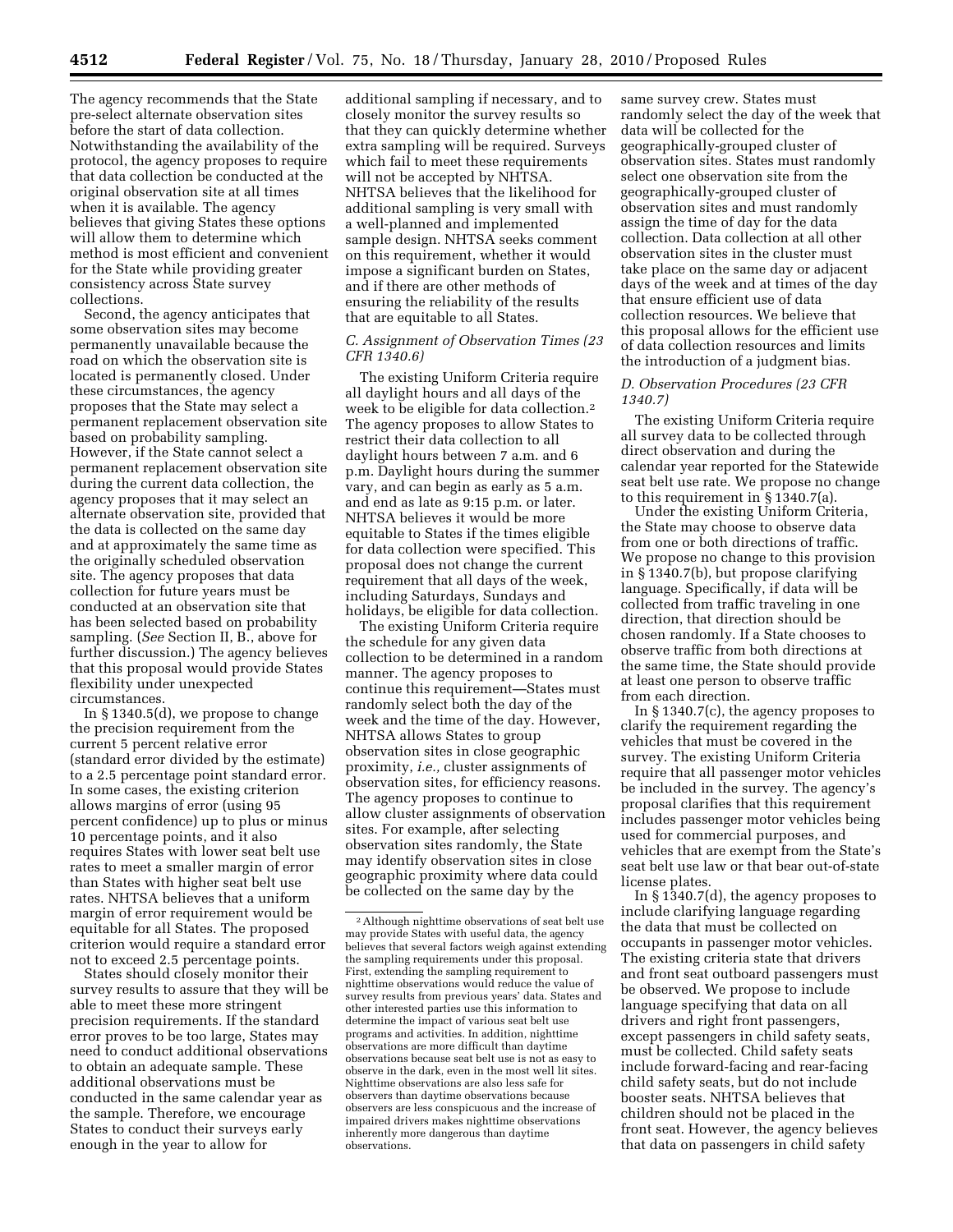seats should be excluded because it is difficult to observe whether a child safety seat is properly installed or the child is properly restrained in the child safety seat. However, right front passengers in booster seats must be included in the survey because booster seats require the use of a readilyobservable shoulder belt to secure the passenger.

The existing Uniform Criteria require that shoulder belt use by the driver and right front passenger in passenger vehicles be recorded. In § 1340.7(e), the agency leaves unchanged the survey variables that are existing requirements of the Uniform Criteria—belt status of driver, presence of right front passenger, and belt status of right front passenger if present. However, we propose to clarify when to record an occupant as "belted." We propose that observers record an occupant as ''belted'' if they see that a shoulder belt is in front of the occupant's shoulder; record an occupant as ''unbelted'' if they see that a shoulder belt is not in front of the occupant's shoulder; and record the belt use of the occupant as ''unknown'' if it cannot reasonably be determined that the shoulder belt is in front of the occupant's shoulder. Thus, an occupant using a lap-only belt or using a lap/ shoulder belt with the shoulder belt behind the shoulder would be counted as ''unbelted.'' A motorist with a shoulder belt under the arm near the shoulder belt anchor would be counted as ''unbelted.''

In § 1340.7(f), the agency proposes to specify certain prohibited practices that could artificially raise seat belt use rates at observation sites. Specifically, we propose to prohibit observers from wearing law enforcement uniforms and prohibit the presence of law enforcement vehicles visible to motorists at observation sites. We also propose to prohibit advance specific warning to motorists approaching observation sites that a seat belt use survey is being or will be conducted. NHTSA believes that this will help ensure more accurate estimates of seat belt use rates.

## *E. Quality Control (23 CFR 1340.8)*

The existing Uniform Criteria do not specifically address quality control procedures. Because it is likely that States vary in their use of quality control measures, we propose to add criteria establishing a uniform baseline of quality control procedures to ensure reliability and consistency in State survey results. First, in § 1340.8(a), we propose that States assign quality control monitors to conduct random, unannounced site visits to ensure that

observers are conducting the survey properly. NHTSA proposes that States conduct these observation site visits to no less than five percent of the observation sites. The same individual may not serve as both the observer and the quality control monitor at the same observation site at the same time.

Second, in § 1340.8(b), we propose that all observers and quality control monitors must have been trained in data collection protocols, including observation protocols as provided in § 1340.7 and substitution and rescheduling of observation sites as provided in § 1340.5(c), within twelve months prior to data collection. Finally, we propose in § 1340.8(c) that survey results be reviewed by persons knowledgeable in the design of complex probability samples and estimation and variance estimation from such samples. NHTSA believes such uniform measures are necessary for accurate and reliable survey results.

## *F. Computation of Estimates (23 CFR 1340.9)*

In §§ 1340.9(a) and 1340.9(b), NHTSA's proposal specifies that States must use all data collected at observation sites and must not use statistical editing procedures that would alter the values of observed data. NHTSA believes that these requirements are necessary to ensure accurate representation of seat belt use estimates.

In §1340.9(c), we propose to allow States to employ imputation of unknown values, provided the State's proposed imputation procedure is submitted to and approved by NHTSA in advance. Although NHTSA does not require or encourage the imputation of unknown values, we would allow States to propose methods of imputation for unknown values provided the proposed methods are approved by NHTSA prior to data analysis.

In § 1340.9(d), NHTSA makes no changes to the current requirement that observation site data be weighted by sampling weights (inverses of selection probabilities).

In § 1340.9(e), NHTSA proposes that States include a procedure to adjust for observation sites with no usable data, including observation sites where no data were collected and observation sites where data were discovered to be falsified. If data is discovered to be falsified, the data must be discarded and the observation site treated as if no data were collected. For observation sites for which no data were collected, States should consider the following approaches for adjusting for the lack of data: discard the observation site from data analysis and adjust the remaining

observation sites' sampling weights accordingly; return to the observation site on the same day of the week and at the same time of day to collect data; or select an alternate observation site as described in Section II, B. of this preamble. However, the State may propose another procedure to adjust for observation sites with no usable data. NHTSA believes that requiring States to include a minimum protocol is necessary to provide a more accurate seat belt use rate estimate.

In  $\S 1340.9(f)(1)$ , we propose to add a new requirement that the nonresponse rates for (1) the ratio of the total number of recorded unknown values of passenger presence to the number of passenger vehicles observed, and (2) the ratio of the total number of recorded unknown values of belt use to the total number of drivers and right front seat passengers observed not exceed 10 percent. In other words, the presence or absence of a right front seat passenger must not be "unknown" for more than 10 percent of the vehicles observed in the entire survey; and the belt use status must not be "unknown" for more than 10 percent of the drivers and right front seat passengers in the entire survey. NHTSA believes that this new requirement is necessary to reduce potential bias in the survey results.

In  $\S 1340.9(f)(2)$ , we propose to add a new requirement that States include a procedure for collecting additional observations to reduce the nonresponse rates to no more than 10 percent. One possible procedure to adjust for nonresponse rates in excess of 10 percent would be to return to observation sites with the highest numbers of unknown values on the same day of the week and same time of day as the original data collection schedule to observe additional data. States must not discard the data from the original data collection. States may take additional measures to reduce the number of unknown values, such as assigning additional observers to return to those observation sites with the highest numbers of unknown values. As proposed in Section II, D. above, all data collection must be conducted during the calendar year in which the seat belt use rate estimate is reported to NHTSA. States should plan their surveys in order to allow the State sufficient time to conduct additional observations in the event that the nonresponse rate exceeds 10 percent.

In § 1340.9(g), we propose to change the allowable margin of error in the survey from the existing five percent *relative error* to a 2.5 percentage point *standard error.* As discussed in Section II, B. of this preamble above, the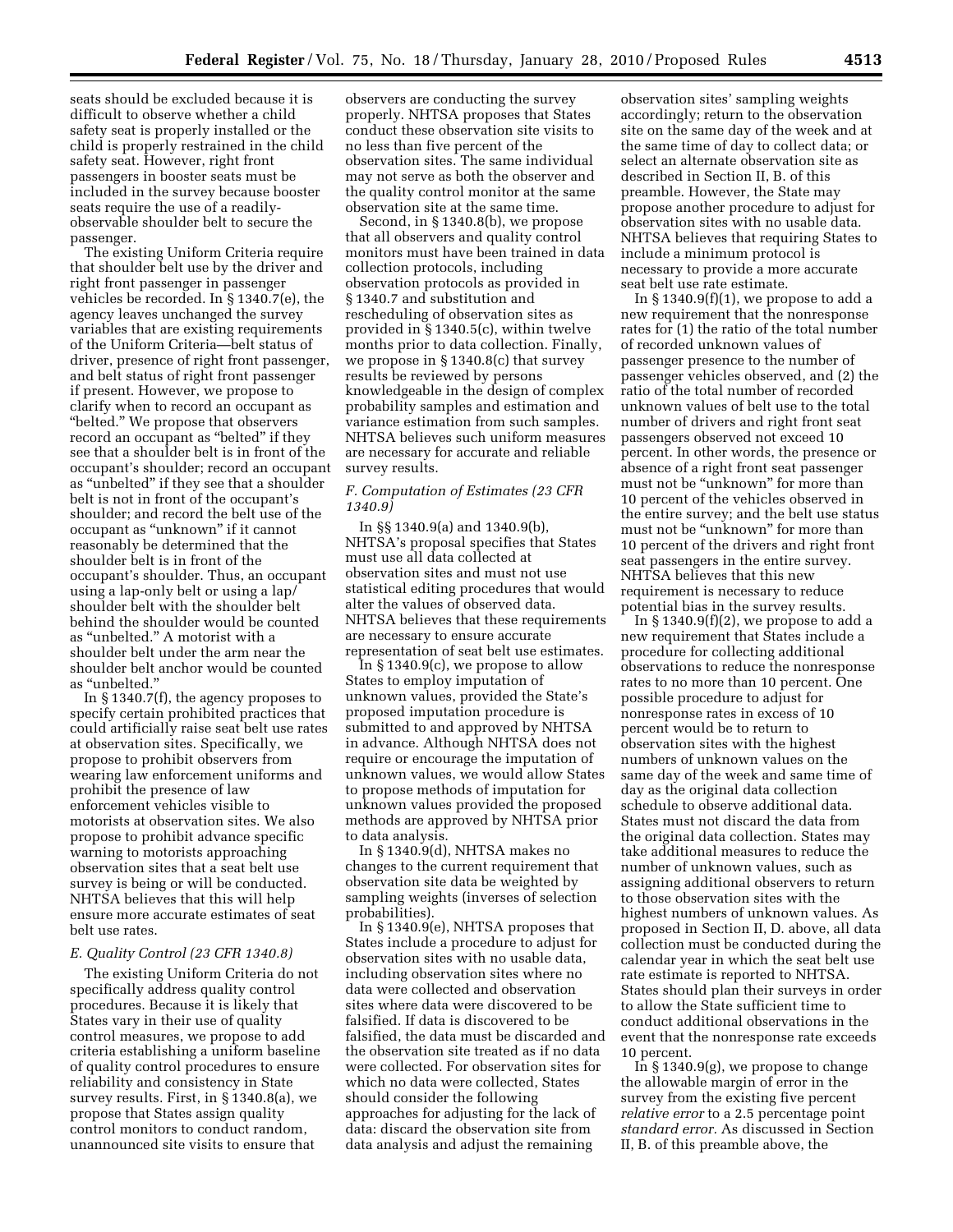existing criterion allows margins of error up to plus or minus 10 percentage points. NHTSA also proposes to clarify that in the event that the standard error exceeds this threshold, the State must conduct additional observations during the same calendar year until the standard error does not exceed 2.5 percentage points. As discussed in Section II, B. of this preamble, States should conduct surveys early enough in the year to allow for additional sampling if necessary, and to closely monitor the survey results so that they can quickly determine whether extra sampling will be required. NHTSA believes that the likelihood for additional sampling is very small with a well-planned and implemented sample design.

## **III. Administrative Requirements**

# *A. Submission and Approval of Seat Belt Survey Design (23 CFR 1340.10)*

Section 1340.5 of the existing Uniform Criteria details the documentation requirements for proposed sample survey designs and reporting annual seat belt use estimates. We propose to require additional documentation in the proposed sample survey designs submitted to NHTSA for approval. Specifically, we propose to require States to (1) define all sampling units, with their measures of size, (2) identify the data source of the sampling frame; (3) specify any exclusions applied to the sampling frame; (4) identify the name and describe the qualifications of the State seat belt statistician; (5) detail the procedures for collecting additional data to reduce the nonresponse rates that exceed 10 percent; (6) include the number of observers and quality control monitors; (7) explain any imputation methods that will be used; (8) specify any procedures to adjust the sampling weight for observation sites with no usable data; and (9) describe the procedures to be followed if the standard error exceeds 2.5 percentage points.

The agency also proposes to require documentation of data collection and estimation of seat belt use rate. For data collection, we propose to require States to (1) define an observation period; (2) specify the procedures to be implemented to reschedule or substitute observation sites when data collection is not possible on the date and time assigned; (3) specify the procedures for collecting additional data to reduce the nonresponse rate when the nonresponse rates exceeds 10 percent; (4) describe the data recording procedures; and (5) specify the number of observers and quality control monitors. For estimation, we propose to require States to (1) describe how seat belt use rate estimates will be calculated; (2) describe how variances will be estimated; (3) specify imputation methods, if any; (4) specify the procedures to adjust sampling weight for observation sites with no usable data; and (5) specify the procedures to be followed if the standard error exceeds 2.5 percentage points. NHTSA believes that additional documentation is necessary for the agency to determine accurately if the State's proposed survey design meets the Uniform Criteria.

Under the existing Uniform Criteria, States must submit their survey designs to NHTSA in advance of data collection in order for NHTSA to determine whether the designs meet the Uniform Criteria. The agency retains this requirement, but adds a deadline.

Currently, no State survey design meets all the requirements of the proposed Uniform Criteria. Under this proposal, all States would revise their seat belt use survey designs before conducting seat belt use surveys in calendar year 2011, and must submit new survey design proposals to NHTSA no later than January 3, 2011. The agency believes most States conduct seat belt use surveys in the late-spring to early summer of the year. Submission of proposed survey designs by this date will allow the agency sufficient time to review the State design and provide guidance well in advance of States conducting survey data collection.

# *B. Post-Approval Alterations to Survey Designs (23 CFR 1340.11)*

We propose to continue the requirement that States submit proposals to alter their survey design to NHTSA at least three months prior to data collection if the alteration would impact the Statewide seat belt use rate or its standard error. Examples of changes that would impact the Statewide seat belt use rate estimate or its standard error include, but are not limited to, changes in sample design, seat belt use rate estimation method, variance estimation method, and data collection protocols.

# *C. Re-Selection of Observation Sites (23 CFR 1340.12)*

The existing Uniform Criteria do not specify how frequently observation site samples should be refreshed, *i.e.,*  updated to reflect new road construction, changes in traffic volume, and population shifts. Accordingly, some States use survey designs that are more than 20 years old. We believe that this diminishes the accuracy of survey results. We propose that the State re-

select its sample of observation sites from a NHTSA-provided road database or another road database approved by NHTSA no less than once every five years. We further propose States submit the updated sampling frame data to NHTSA for approval no later than March 1 of the re-selection year. NHTSA believes that this proposal balances the need for a more accurate estimate of seat belt use with the burdens of re-selecting the sample of observation sites.

## *D. Annual Reporting Requirements (23 CFR 1340.13; Appendix A)*

Under the existing Uniform Criteria, States report the annual Statewide seat belt use rate and standard error, and certify that their Statewide seat belt use rates were obtained in accordance with the Uniform Criteria. For oversight purposes, we propose to expand the certification to include additional information. Specifically, we propose that States would provide the following additional information: (1) A spreadsheet in electronic format containing the raw data for each observation site and the observation site weight; (2) nonresponse rates for survey variables—seat belt use and passenger presence; (3) the dates of the data collection; (4) observation sites, identified by type of site (*i.e.,*  observation site selected in the original survey design, alternate observation site selected subsequent to the original survey design), and by characteristics of the observation site visit (*i.e.,* at least one vehicle observed, no vehicles observed); and (5) name of the State seat belt survey statistician.

In § 1340.13, NHTSA proposes that the Governor's Highway Safety Representative (GR) or if delegated in writing by the GR, the Coordinator of the State Highway Safety Office sign the certification included in the annual reporting requirement. That individual must certify that (1) [name of GR] has been designated by the Governor as the GR, and if applicable, the GR has delegated the authority to sign the certification in writing to [name of Coordinator], the State Highway Safety Coordinator; (2) the reported Statewide seat belt use rate is based on a survey design that was approved by NHTSA, in writing, as conforming to the Uniform Criteria for State Observational Surveys of Seat Belt Use, 23 CFR part 1340; (3) the survey design has remained unchanged since the survey was approved by NHTSA; and (4) the individual named in the reporting form is a qualified statistician who has reviewed and approved the seat belt use rate and standard error reported.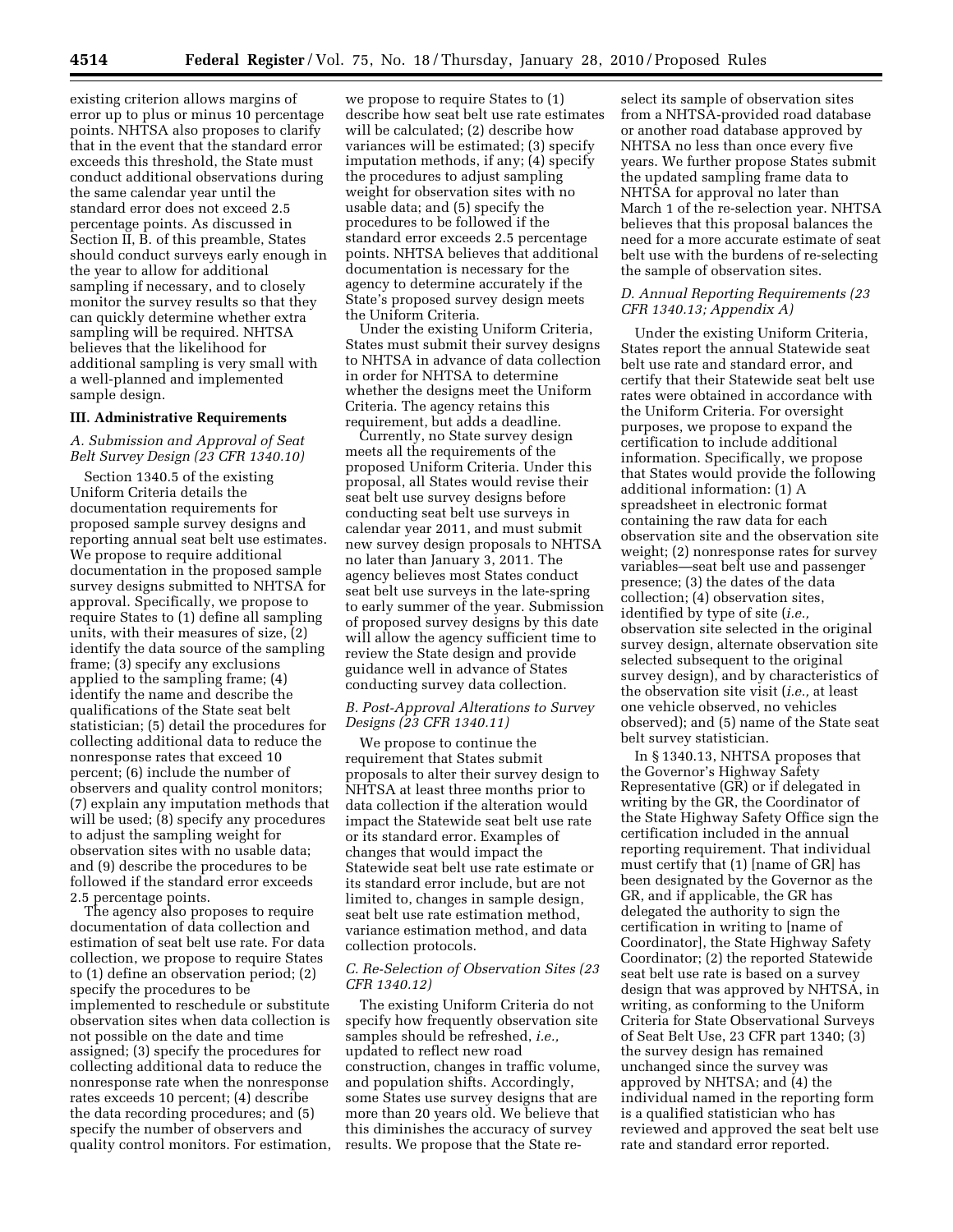In addition, NHTSA proposes that the State seat belt survey statistician also sign the reporting form certifying that (s)he meets the qualification requirements in § 1340.8(c), and the information being reported is correct and is in compliance with the Uniform Criteria for State Observational Surveys of Seat Belt Use, 23 CFR part 1340.

NHTSA also proposes that States retain certain records for five years and make them available to NHTSA within four weeks of request. We believe that retention of these records would not pose an additional burden on States because these are records that States would normally retain in the course of designing a seat belt use survey and conducting annual seat belt use surveys.

# **IV. Public Participation**

# *A. How do I prepare and submit comments?*

Your comments must be written and in English. To ensure that your comments are correctly filed in the Docket, please include the docket number of this document in your comments.

Your primary comments must not be more than 15 pages long. (49 CFR 553.21). However, you may attach additional documents to your primary comments. There is no limit on the length of the attachments.

Please submit two copies of your comments, including the attachments, to Docket Management at the address given above under **ADDRESSES**.

Comments may also be submitted to the docket electronically on the Federal eRulemaking Portal at *http:// www.regulations.gov.* Follow the online instructions for submitting comments.

*B. How can I be sure my comments were received?* 

If you wish Docket Management to notify you upon its receipt of your comments, enclose a self-addressed, stamped postcard in the envelope containing your comments. Upon receiving your comments, Docket Management will return the postcard by mail.

# *C. Will the agencies consider late comments?*

We will consider all comments that Docket Management receives before the close of business on the comment closing date indicated above under **DATES**. To the extent possible, we will also consider comments that Docket Management receives after that date.

# *D. How can I read the comments submitted by other people?*

You may read the comments received by the Docket Management at the address given under **ADDRESSES**. The hours of the Docket are indicated above in the same location. To read the comments on the Internet, go to *http://www.regulations.gov.* Follow the online instructions for accessing the docket.

Please note that even after the comment closing date, we will continue to file relevant information on the docket as it becomes available. Further, some people may submit late comments. Accordingly, we recommend that you periodically check the docket for new material.

# **V. Statutory Basis for This Action**

The agency's proposal would implement changes to the uniform criteria for the measurement of State seat belt use rates that a State is required to conduct annually under a grant program in accordance with 23 U.S.C. 402(b)(1)(E)(iii).

# **VI. Regulatory Analyses and Notices**

*A. Executive Order 12866 and DOT Regulatory Policies and Procedures* 

Executive Order 12866, ''Regulatory Planning and Review'' (58 FR 51735, October 4, 1993), provides for making determinations whether a regulatory action is "significant" and therefore subject to OMB review and to the requirements of the Executive Order. The Order defines a ''significant regulatory action'' as one that is likely to result in a rule that may:

(1) Have an annual effect on the economy of \$100 million or more or adversely affect in a material way the economy, a sector of the economy, productivity, competition, jobs, the environment, public health or safety, or State, local, or Tribal governments or communities;

(2) Create a serious inconsistency or otherwise interfere with an action taken or planned by another agency;

(3) Materially alter the budgetary impact of entitlements, grants, user fees, or loan programs or the rights and obligations of recipients thereof; or

(4) Raise novel legal or policy issues arising out of legal mandates, the President's priorities, or the principles set forth in the Executive Order.

This rulemaking document was not reviewed by the Office of Management and Budget under Executive Order 12866. The rulemaking action is not considered to be significant within the meaning of E.O. 12866 or the Department of Transportation's

Regulatory Policies and Procedures (44 FR 11034 (Feb. 26, 1979)).

The agency's proposal would not affect amounts over the significance threshold of \$100 million each year. The agency's proposal would not adversely affect in a material way the economy, a sector of the economy, productivity, competition, jobs, the environment, public health or safety, or State, local, or Tribal governments or communities. The agency's proposal would not create an inconsistency or interfere with any actions taken or planned by other agencies. The agency's proposal would not materially alter the budgetary impact of entitlements, grants, user fees, or loan programs or the rights and obligations of recipients thereof. Finally, the agency's proposal does not raise novel legal or policy issues arising out of legal mandates, the President's priorities, or the principles set forth in the Executive Order.

Currently, States are required to provide satisfactory assurances that they will conduct an annual Statewide seat belt use survey as part of the administrative requirements for a highway safety grant under 23 U.S.C.  $402(b)(1)(E)(iii)$ . The outcome of the State's annual Statewide seat belt use survey provides one of the core performance measures—observed seat belt use by drivers and front outboard seat passengers of passenger motor vehicles—that were developed as a collaborative effort by the National Highway Traffic Safety Administration and the Governors Highway Safety Association (GHSA), with assistance from other partners. Through these assurances, every State Highway Safety Office has committed to conducting an annual Statewide seat belt use survey.

The agency's proposal would not change the statutory requirement to provide assurances that the State will conduct an annual Statewide seat belt use survey, but would change the way States collect and report survey data. Specifically, the proposed rule would make two changes to the sampling frame—draw observation sites from a sampling frame based on traffic fatalities instead of population, and include all roads with a few exceptions in the sampling frame. In addition, the proposed rule would change the standard error to not to exceed 2.5 percentage points. The proposed rule also would improve quality control of the data collected by requiring States to train observers before data collection, to have quality control monitors conduct unannounced visits, and to have a statistician review the data collected. Finally, the proposed rule would require States to submit additional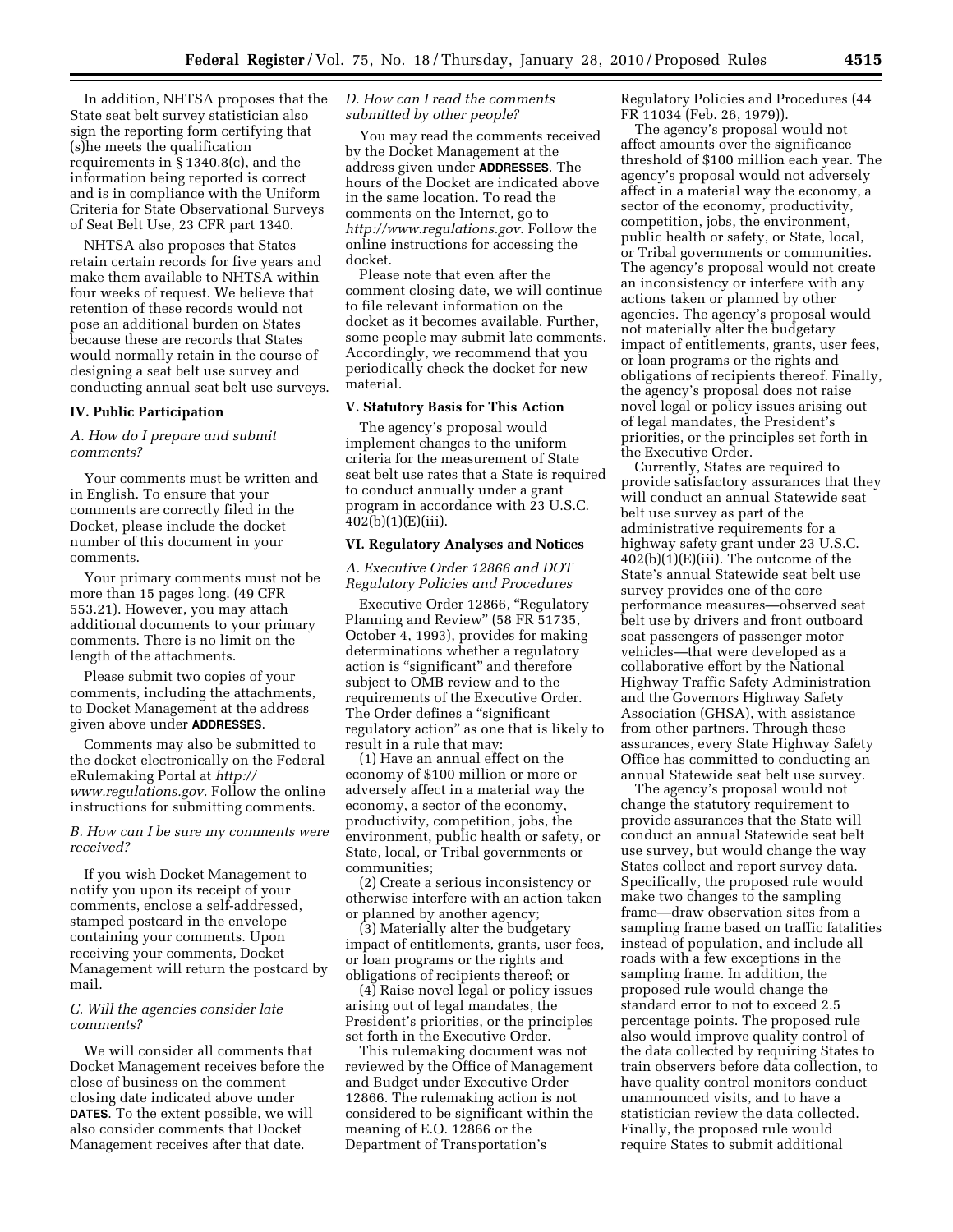information in their annual certifications.

The agency has determined that if it is made final, this rulemaking action would not be significant. If a State does not provide assurances that it will conduct an annual Statewide seat belt use survey in accordance with the uniform criteria in a given year, Section 402 grant funds could be withheld. However, States rely on statistically valid observational surveys of seat belt use to plan and evaluate their highway safety programs and have committed, through their highway safety offices, to conduct annual Statewide seat belt use surveys as part of the core performance measurement process. The agency believes that no State will decline to provide the required assurances, and that the impacts of the rule would be minimal and not require the preparation of a full regulatory evaluation.

# *B. Regulatory Flexibility Act*

Pursuant to the Regulatory Flexibility Act (5 U.S.C. 601 *et seq.,* as amended by the Small Business Regulatory Enforcement Fairness Act (SBREFA) of 1996), whenever an agency publishes a notice of rulemaking for any proposed or final rule, it must prepare and make available for public comment a regulatory flexibility analysis that describes the effect of the rule on small entities (*i.e.,* small businesses, small organizations, and small governmental jurisdictions). The Small Business Administration's regulations at 13 CFR part 121 define a small business, in part, as a business entity ''which operates primarily within the United States.'' (13 CFR 121.105(a)). No regulatory flexibility analysis is required if the head of an agency certifies the rulemaking action would not have a significant economic impact on a substantial number of small entities. SBREFA amended the Regulatory Flexibility Act to require Federal agencies to provide a statement of the factual basis for certifying that an action would not have a significant economic impact on a substantial number of small entities.

NHTSA has considered the effects of this proposal under the Regulatory Flexibility Act. This proposal applies to States and they are not considered to be small businesses under the Regulatory Flexibility Act. States may employ contractors to collect survey data (which may be small businesses), but this proposal merely changes the procedures of collecting survey data and will not have a significant impact on the costs or profits of small businesses. Therefore, I certify that this notice of proposed rulemaking would not have a significant

economic impact on a substantial number of small entities.

## *C. Executive Order 13132 (Federalism)*

Executive Order 13132, "Federalism" (64 FR 43255, August 10, 1999), requires NHTSA to develop an accountable process to ensure "meaningful and timely input by State and local officials in the development of regulatory policies that have federalism implications." "Policies that have federalism implications'' are defined in the Executive Order to include regulations that have "substantial direct effects on the States, on the relationship between the national government and the States, or on the distribution of power and responsibilities among the various levels of government.'' Under Executive Order 13132, the agency may not issue a regulation with Federalism implications that imposes substantial direct compliance costs and that is not required by statute unless the Federal government provides the funds necessary to pay the direct compliance costs incurred by State and local governments or the agency consults with State and local governments in the process of developing the proposed regulation. The agency also may not issue a regulation with Federalism implications that preempts a State law without consulting with State and local officials.

The agency has analyzed this rulemaking action in accordance with the principles and criteria set forth in Executive Order 13132 and has determined that this proposed rule would not have sufficient Federalism implications to warrant consultation with State and local officials or the preparation of a Federalism summary impact statement. Moreover, the proposed rule would not preempt any State law or regulation or affect the ability of States to discharge traditional State government functions.

# *D. Executive Order 12988 (Civil Justice Reform)*

Pursuant to Executive Order 12988, "Civil Justice Reform" (61 FR 4729, February 7, 1996), the agency has considered whether this rulemaking would have any retroactive effect. This rulemaking action would not have any retroactive effect. This action meets applicable standards in sections 3(a) and 3(b)(2) of Executive Order 12988, Civil Justice Reform, to minimize litigation, eliminate ambiguity, and reduce burden.

## *E. Paperwork Reduction Act*

Under the Paperwork Reduction Act of 1995, a person is not required to

respond to a collection of information by a Federal agency unless the collection displays a valid Office of Management and Budget (OMB) control number. This NPRM, if made final, would result in a new collection of information that would require OMB clearance pursuant to 5 CFR part 1320. Before an agency submits a proposed collection of information to OMB for approval, it must first publish a document in the **Federal Register**  providing a 60-day comment period and otherwise consult with members of the public and affected agencies concerning each proposed collection of information. OMB has promulgated regulations describing what must be included in such a document. Under OMB's regulation (at 5 CFR 1320.8(d)), an agency must ask for public comment on the following:

(i) Whether the proposed collection of information is necessary for the proper performance of the functions of the agency, including whether the information will have practical utility;

(ii) The accuracy of the agency's estimate of the burden of the proposed collections of information, including the validity of the methodology and assumptions used;

(iii) How to enhance the quality, utility, and clarity of the information to be collected;

(iv) How to minimize the burden of the collections of information on those who are to respond, including the use of appropriate automated, electronic, mechanical, or other technological collection techniques or other forms of information technology, *e.g.,* permitting electronic submission of responses.

In compliance with these requirements, the agencies ask for public comments on the following proposed collections of information: *Title:* Uniform Criteria for State

Observational Surveys of Seat Belt Use. *OMB Control Number:* N/A.

*Requested Expiration Date of Approval:* Three years from the approval date.

*Type of Request:* New collection. *Affected Public:* State Governments (the 50 States, the District of Columbia, Puerto Rico and 4 territories).

*Form Number:* N/A.

*Abstract:* The Safe, Accountable, Flexible, Efficient Transportation Equity Act: A Legacy for Users (SAFETEA–LU) (Pub. L. 109–59) provides that the Secretary of Transportation may not approve for Section 402 funding a State highway safety program which does not provide satisfactory assurances that the State will implement an annual statewide seat belt use survey in accordance with criteria established by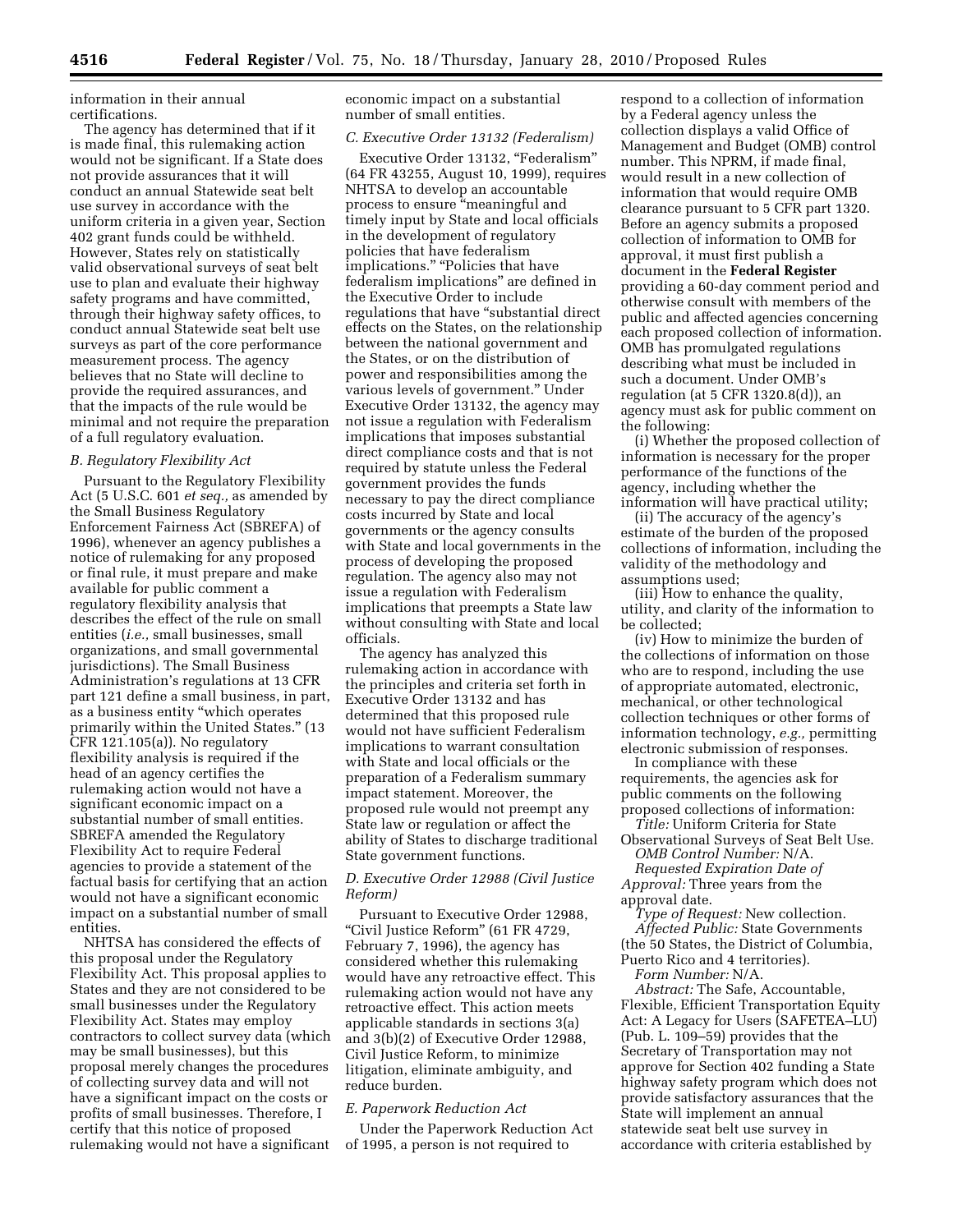the Secretary to ensure that the measurements of seat belt use are accurate and representative. In addition, in 2008, the National Highway Traffic Safety Administration (NHTSA) and the Governors Highway Safety Association (GHSA) partnered to develop a voluntary minimum set of performance measures to be used by States and federal agencies in the development and implementation of behavioral highway safety plans and programs, including observed seat belt use of front seat outboard occupants in passenger vehicles.

Currently, States use the information collected in their seat belt use surveys to evaluate the effectiveness of their occupant protection countermeasures programs and to identify relatively low seat belt use areas and sub-populations requiring increased program emphasis. In addition, NHTSA uses the collected information, pooled across the States, to determine the relative impact of various countermeasures and program strategies and to provide guidance to assist the States in achieving the highest possible seat belt use. NHTSA also uses the collected information from individual States to identify those States whose occupant protection programs would most benefit from special management reviews, countermeasure demonstration projects and other forms of technical assistance.

The information collected for the States' seat belt observational surveys is to include a seat belt survey design for approval and any subsequent changes to the seat belt survey design. The survey design will include a description of the methodology used to select the survey observational sites, the selection probability of each site, the survey observational procedures and protocols, observer training and quality control procedures. In addition, each State is to submit the survey results annually, including a certification regarding the survey, name of the State statistician, seat belt use rate, standard error, nonresponse rate and for each observational site, the number of front seat outboard occupants that were observed, the number observed to be wearing the seat belt, and the site weighting factor used to combine the individual site data into the measure of Statewide seat belt use.

*Estimated Annual Burden:* 19,026 hours.

*Estimated Number of Respondents:* 56 (50 States, District of Columbia, Puerto Rico, American Samoa, Guam, the Northern Mariana Islands, and the U.S. Virgin Islands).

*Comments Are Invited on:* Whether the proposed collection of information

is necessary for the proper performance of the functions of the agency, including whether the information will have practical utility; the accuracy of the agency's estimate of the burden of the proposed information collection; ways to enhance the quality, utility and clarity of the information to be collected; and ways to minimize the burden of the collection of information on respondents, including the use of automated collection techniques or other forms of information technology. Comments must refer to the docket and notice numbers cited at the beginning of this NPRM and be submitted to one of the addresses identified at the beginning of this NPRM.

# *F. Unfunded Mandates Reform Act*

Section 202 of the Unfunded Mandates Reform Act of 1995 (UMRA) requires Federal agencies to prepare a written assessment of the costs, benefits, and other effects of proposed or final rules that include a Federal mandate likely to result in the expenditure by State, local, or tribal governments, in the aggregate, or by the private sector, of more than \$100 million annually (adjusted for inflation with a base year of 1995 (about \$118 million in 2004 dollars)). This proposed rule does not meet the definition of a Federal mandate because the resulting annual State expenditures would not exceed the \$100 million threshold.

## *G. National Environmental Policy Act*

NHTSA has reviewed this rulemaking action for the purposes of the National Environmental Policy Act. The agency has determined that this proposal would not have a significant impact on the quality of the human environment.

# *H. Executive Order 13175 (Consultation and Coordination With Indian Tribes)*

The agency has analyzed this proposed rule under Executive Order 13175, and has determined that the proposed action would not have a substantial direct effect on one or more Indian tribes, would not impose substantial direct compliance costs on Indian tribal governments, and would not preempt tribal law. Therefore, a tribal summary impact statement is not required.

## *I. Regulatory Identifier Number (RIN)*

The Department of Transportation assigns a regulation identifier number (RIN) to each regulatory action listed in the Unified Agenda of Federal Regulations. The Regulatory Information Service Center publishes the Unified Agenda in April and October of each year. You may use the RIN contained in

the heading at the beginning of this document to find this action in the Unified Agenda.

# *J. Privacy Act*

Anyone is able to search the electronic form of all comments received into any of our dockets by the name of the individual submitting the comment (or signing the comment, if submitted on behalf of an association, business, labor union, etc.). You may review the complete User Notice and Privacy Notice for Regulations.gov at *http://www.regulations.gov/search/ footer/privacyanduse.jsp.* 

# **List of Subjects in 23 CFR Part 1340**

Grant programs—transportation, Highway safety, Intergovernmental relations, Reporting and recordkeeping requirements.

In consideration of the foregoing, we propose to revise 23 CFR part 1340 to read as follows:

# **PART 1340—UNIFORM CRITERIA FOR STATE OBSERVATIONAL SURVEYS OF SEAT BELT USE**

#### **Subpart A—General**

- Sec.
- 1340.1 Purpose.
- 1340.2 Applicability.<br>1340.3 Definitions.
- Definitions.

#### **Subpart B—Survey Design Requirements**

- 1340.4 In general.<br>1340.5 Selection
- Selection of observation sites.
- 1340.6 Assignment of observation times.<br>1340.7 Observation procedures.
- Observation procedures.
- 1340.8 Quality control.
- 1340.9 Computation of estimates.

#### **Subpart C—Administrative Requirements**

- 1340.10 Submission and approval of seat belt survey design.
- 1340.11 Post-approval alterations to survey design.
- 1340.12 Re-selection of observation sites.
- 1340.13 Annual reporting requirements.
- Appendix A to Part 1340—State Belt Use Survey Reporting Form

**Authority:** 23 U.S.C. 402; delegation of authority at 49 CFR 1.50.

## **Subpart A—General**

### **§ 1340.1 Purpose.**

This part establishes uniform criteria for State surveys of seat belt use conducted under 23 U.S.C. 402, procedures for NHTSA approval of survey designs, and administrative requirements relating to State seat belt surveys.

# **§ 1340.2 Applicability.**

This part applies to State surveys of seat belt use, beginning in calendar year 2011 and continuing annually thereafter.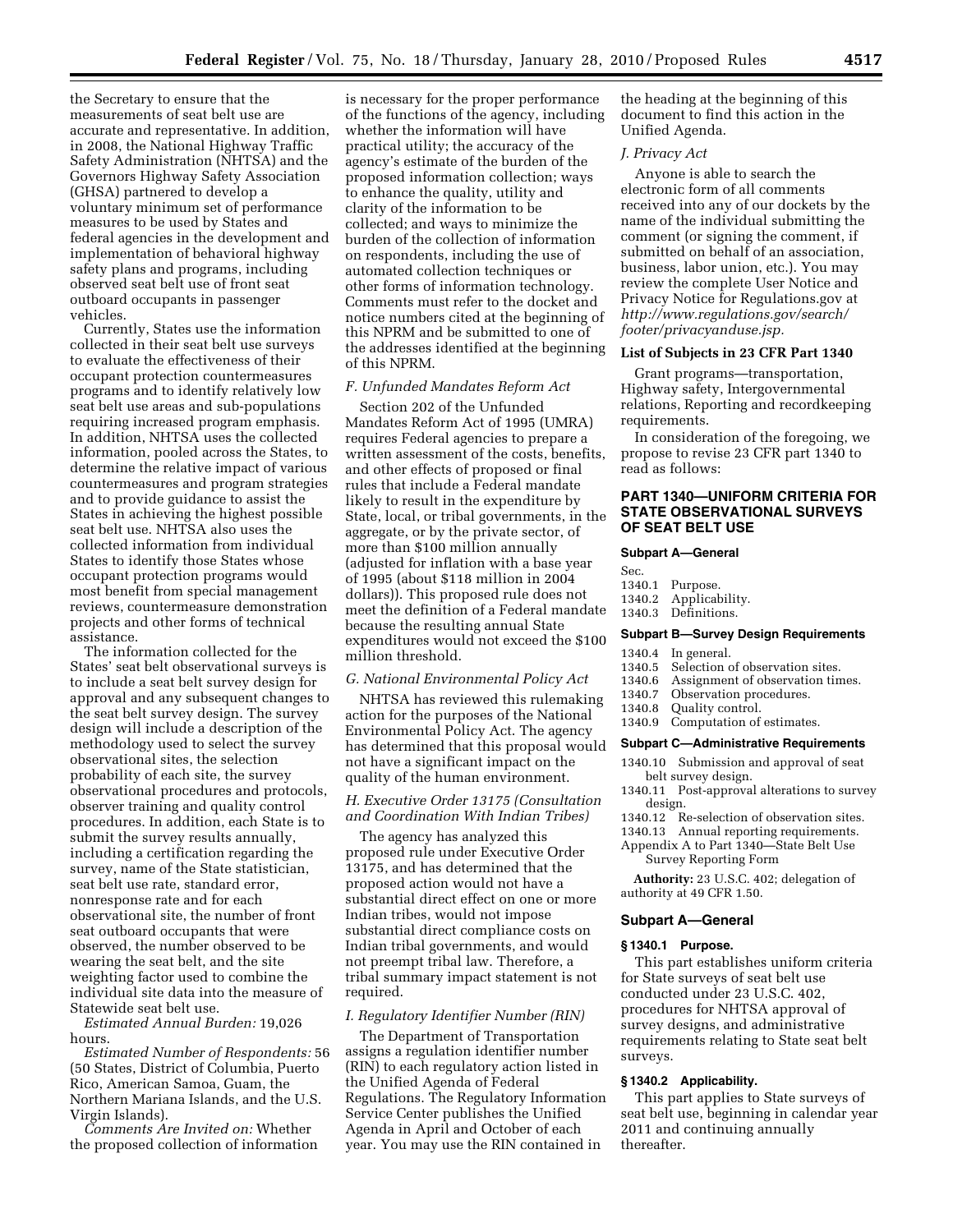# **§ 1340.3 Definitions.**

As used in this part—

*Access ramp* means the segment of a road that forms a cloverleaf or limited access interchange.

*Cul-de-sac* means the closed end of a road that forms a loop or turn-around.

*Non-public road* means a road on which members of the general public are not allowed to drive motor vehicles.

*Nonresponse rate* means, for any survey variable, the percentage of unknown values recorded for that variable.

*Observation site* means the physical location where survey data are collected.

*Passenger motor vehicle* means a passenger car, pickup truck, van, minivan or sport utility vehicle.

*Service drive* means the segment of a road that provides access to businesses and rest areas.

*Traffic circle* means the segment of a road or intersection of roads forming a roundabout.

*Unnamed road* means a road, public or private, that has no name or number designation and is often a farm or logging road.

*Vehicular trail* means a road designed or intended primarily for use by motor vehicles with four-wheel drive.

# **Subpart B—Survey Design Requirements**

## **§ 1340.4 In general.**

This subpart sets forth the minimum design requirements to be incorporated in surveys conducted under this part.

#### **§ 1340.5 Selection of observation sites.**

(a) *Sampling frame requirements*—(1) *County coverage.* The sampling frame from which observation sites are selected shall include counties or county-equivalents (including tribal territories), as defined by the U.S. Census Bureau, that account for at least 85 percent of the State's passenger vehicle occupant fatalities, provided that the average of the last three years of available Fatality Analysis Reporting System (FARS) data shall be used to determine the State's passenger vehicle occupant fatalities.

(2) *Road coverage.* (i) States shall select observation sites from a database of road inventories approved by NHTSA or provided by NHTSA.

(ii) Except as provided in paragraph (a)(2)(iii) of this section, all roads in the State shall be eligible for sampling. The sampling frame may not be limited only to roads having a stop sign, stop light or State-maintained roads.

(iii) The sampling frame need not include non-public roads, unnamed roads, unpaved roads, vehicular trails, access ramps, cul-de-sacs, traffic circles and service drives.

(b) *Sampling selection requirements.*  The set of road segments selected for observation sites shall be chosen based on probability sampling, except that—

(1) The specific observation site locations on the sampled road segments may be deterministically selected;

(2) An alternate observation site may be used to replace an observation site selected based on probability sampling if it is located in the same county or county-equivalent, and has the same roadway classification (*e.g.,* local road segment, collector road segment) when using the protocol of substitution and rescheduling of observation sites pursuant to paragraph (c) of this section.

(c) *Requirements for substitution and rescheduling of observation sites.* The survey design shall include at a minimum the following protocols:

(1) *Protocol when observation site is temporarily unavailable for data collection.* 

(i) Observers shall return to the observation site at another time provided that it is on the same day of the week and at the same time of the day or select an alternate observation site, as described in paragraph (b)(2) of this section, provided the data is collected on the same day and at approximately the same time as the originally scheduled observation site.

(ii) The original observation site must be used for future data collections.

(2) *Protocol when observation site is permanently unavailable for data collection.* 

(i) Except as provided in paragraph (c)(2)(ii) of this section, another observation site shall be selected in accordance with paragraph (b) of this section.

(ii) If it is not feasible to select another observation site based on probability sampling for the current data collection, an alternate observation site, as described in paragraph (b)(2) of this section, may be selected provided the data is collected on the same day and at approximately the same time as the originally scheduled observation site.

(iii) For future data collections, another observation site must be selected based on probability sampling in accordance with paragraph (b) of this section.

(d) *Precision requirement.* The estimated seat belt use rate must have a standard error of no more than 2.5 percentage points.

# **§ 1340.6 Assignment of observation times.**

(a) *Daylight hours.* All daylight hours between 7 a.m. and 6 p.m. for all days

of the week shall be eligible for inclusion in the sample.

(b) *Random assignment.* Except as provided in paragraph (c) of this section, the day-of the week and timeof-the-day shall be randomly assigned to observation sites.

(c) *Grouping of observation sites in close geographic proximity.* Observation sites in close geographic proximity may be grouped to reduce data collection burdens if:

(1) The first assignment of an observation site within the group is randomly selected; and

(2) The assignment of other observations sites within the group is made in a manner that promotes administrative efficiency and timely completion of the survey.

### **§ 1340.7 Observation procedures.**

(a) *Data collection dates.* All survey data shall be collected through direct observation completely within the calendar year for which the Statewide seat belt use rate will be reported. Except as provided in § 1340.5(c), the survey shall be conducted in accordance with the schedule determined in § 1340.6.

(b) *Roadway and direction(s) of observation*—(1) *Intersections.* If an observation site is located at an intersection of road segments, the data shall be collected from the sampled road segment, not the intersecting road segment(s).

(2) *Roads with two-way traffic.* If an observation site is located on a road with traffic traveling in two directions, one or both directions of traffic may be observed, provided that—

(i) If only one direction of traffic is observed, that direction shall be chosen randomly;

(ii) If both directions of traffic are observed at the same time, States shall assign at least one person to observe each direction of traffic.

(c) *Vehicle coverage.* Data shall be collected by direct observation from all passenger motor vehicles, including but not limited to commercial passenger motor vehicles, and vehicles that are exempt from the State's seat belt use law or that bear out-of-State license plates.

(d) *Occupant coverage.* Data shall be collected by direct observation of all drivers and right front passengers, including right front passengers in booster seats, but excluding right front passengers in child safety seats. Observers shall record—

(1) The driver and right front passenger as belted if the shoulder belt is in front of the person's shoulder.

(2) A person as unbelted if the shoulder belt is not in front of the person's shoulder.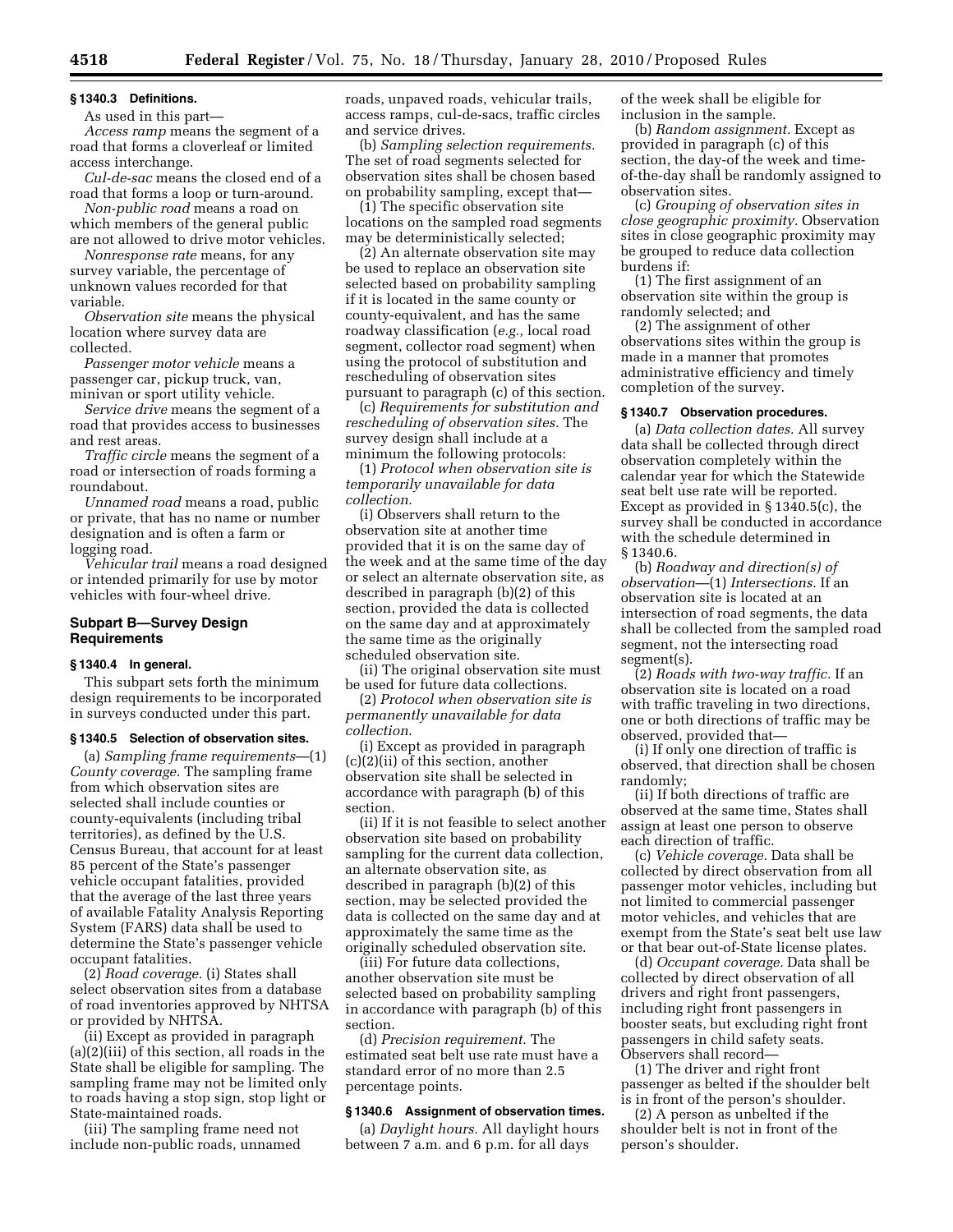(3) The belt status of that person as unknown if it cannot reasonably be determined whether the driver or right front passenger is belted.

(e) *Survey variables.* At a minimum, the seat belt use variables to be collected by direct observation shall include—

(1) Seat belt status of driver;

(2) Presence of right front passenger; and

(3) Seat belt status of right front passenger, if present.

(f) *Data collection environment.* When collecting seat belt survey data—

(1) Observers shall not wear law enforcement uniforms;

(2) Police vehicles and persons in law enforcement uniforms shall not be positioned at observation sites;

(3) No communications by signage or any other means that a seat belt survey is being or will be conducted may be present in the vicinity of the observation site.

#### **§ 1340.8 Quality control.**

(a) *Quality control monitors.* Monitors shall conduct random, unannounced visits to no less than five percent of the observation sites for the purpose of quality control. The same individual shall not serve as both the observer and quality control monitor at the same observation site at the same time.

(b) *Training.* Observers and quality control monitors involved in seat belt use surveys shall have received training in data collection procedures within the past twelve months. Observers and quality control monitors shall be trained in the observation procedures of § 1340.7 and in the substitution and rescheduling requirements of § 1340.5(c).

(c) *Statistical review.* Survey results shall be reviewed and approved by a seat belt survey statistician, *i.e.,* a person with knowledge of the design of probability-based multi-stage samples, statistical estimators from such designs, and variance estimation of such estimators.

## **§ 1340.9 Computation of estimates.**

(a) *Data used.* Except as otherwise provided in this section, all data collected for the survey's variables shall be used, without exclusion, in the computation of the Statewide seat belt use rate, standard error, and nonresponse rates.

(b) *Data editing.* Known values of data contributing to the Statewide seat belt use rate shall not be altered or statistically edited in any manner.

(c) *Imputation.* Unknown values of variables shall not be imputed unless NHTSA has approved the State's imputation procedure prior to data analysis.

(d) *Sampling weights.* The estimation formula shall weight observed data by the inverse of the selection probability of the observation site at which the data were obtained.

(e) *Sampling weight adjustments for observation sites with no usable data.*  States shall include a procedure to adjust the sampling weights for observation sites with no usable data, including observation sites where no data were collected and observation sites where data were discovered to be falsified.

(f) *Nonresponse rate.* (1) Subject to paragraph (f)(2) of this section, the nonresponse rates, for the entire survey, shall not exceed 10 percent for—

(i) The ratio of the total number of recorded unknown values of passenger presence to the number of passenger vehicles observed; or

(ii) The ratio of the total number of recorded unknown values of belt use to the total number of drivers and passengers observed.

(2) The State shall include a procedure for collecting additional observations in the same calendar year of the survey to reduce the nonresponse rate to no more than 10 percent, in the event the nonresponse rate in paragraph  $(f)(1)(i)$  or  $(f)(1)(ii)$  of this section exceeds 10 percent.

(g) *Variance estimation.* (1) Subject to paragraph (g)(2) of this section, the estimated standard error, using the variance estimation method in the survey design, shall not exceed 2.5 percentage points.

(2) If the standard error exceeds this threshold, additional observations shall be conducted in the same calendar year of the survey until the standard error does not exceed 2.5 percentage points.

## **Subpart C—Administrative Requirements**

## **§ 1340.10 Submission and approval of seat belt survey design.**

(a) *Contents:* The following information shall be included in the State's seat belt survey design submitted for NHTSA approval:

(1) *Sample design*—The State shall— (i) Define all sampling units, with their measures of size, as provided in § 1340.5(a)(1);

(ii) Specify the data source of the sampling frame, as provided in § 1340.5(a)(2)(i);

(iii) Specify any exclusions that have been applied to the sampling frame, as provided in § 1340.5(a)(2)(iii);

(iv) Define what stratification was used at each stage of sampling and what methods were used for allocation of the sample units to the strata;

(v) Define an observation site; (vi) List all observation sites and their probabilities of selection;

(vii) Explain how the sample size at each stage was determined, as provided in § 1340.9(g);

(viii) Describe how observation sites were assigned to observation time periods, as provided in § 1340.6; and

(ix) Identify the name and describe the qualifications of the State seat belt statistician meeting the requirements in § 1340.8(c).

(2) *Data collection*—The State shall— (i) Define an observation period;

(ii) Specify the procedures to be implemented to reschedule or substitute observation sites when data collection is not possible on the date and time assigned, as provided in § 1340.5(c);

(iii) Specify the procedures for collecting additional data to reduce the nonresponse rate of the variables ''passenger presence'' and ''belt use'' if either of those nonresponse rates exceeds 10 percent, as provided in  $§ 1340.9(f)(2);$ 

(iv) Describe the data recording procedures; and

(v) Specify the number of observers and quality control monitors.

(3) *Estimation*—The State shall—

(i) Describe how seat belt use rate estimates will be calculated;

(ii) Describe how variances will be estimated, as provided in § 1340.9(g);

(iii) Specify imputation methods, if any, that will be used, as provided in § 1340.9(c);

(iv) Specify the procedures to adjust sampling weight for observation sites with no usable data, as provided in § 1340.9(e); and

(v) Specify the procedures to be followed if the standard error exceeds 2.5 percentage points, as required in § 1340.5(d).

(b) *Survey design submission deadline.* States shall submit proposed survey designs to NHTSA for approval no later than January 3 of the calendar year during which the survey is to be conducted, beginning in calendar year 2011.

# **§ 1340.11 Post-approval alterations to survey design.**

After NHTSA approval of a survey design, States shall submit for NHTSA approval any proposed alteration to their survey design that would impact the Statewide seat belt use rate estimate or standard error, including, but not limited to, sample design, seat belt use rate estimation method, variance estimation method and data collection protocols, at least three months before data collection begins.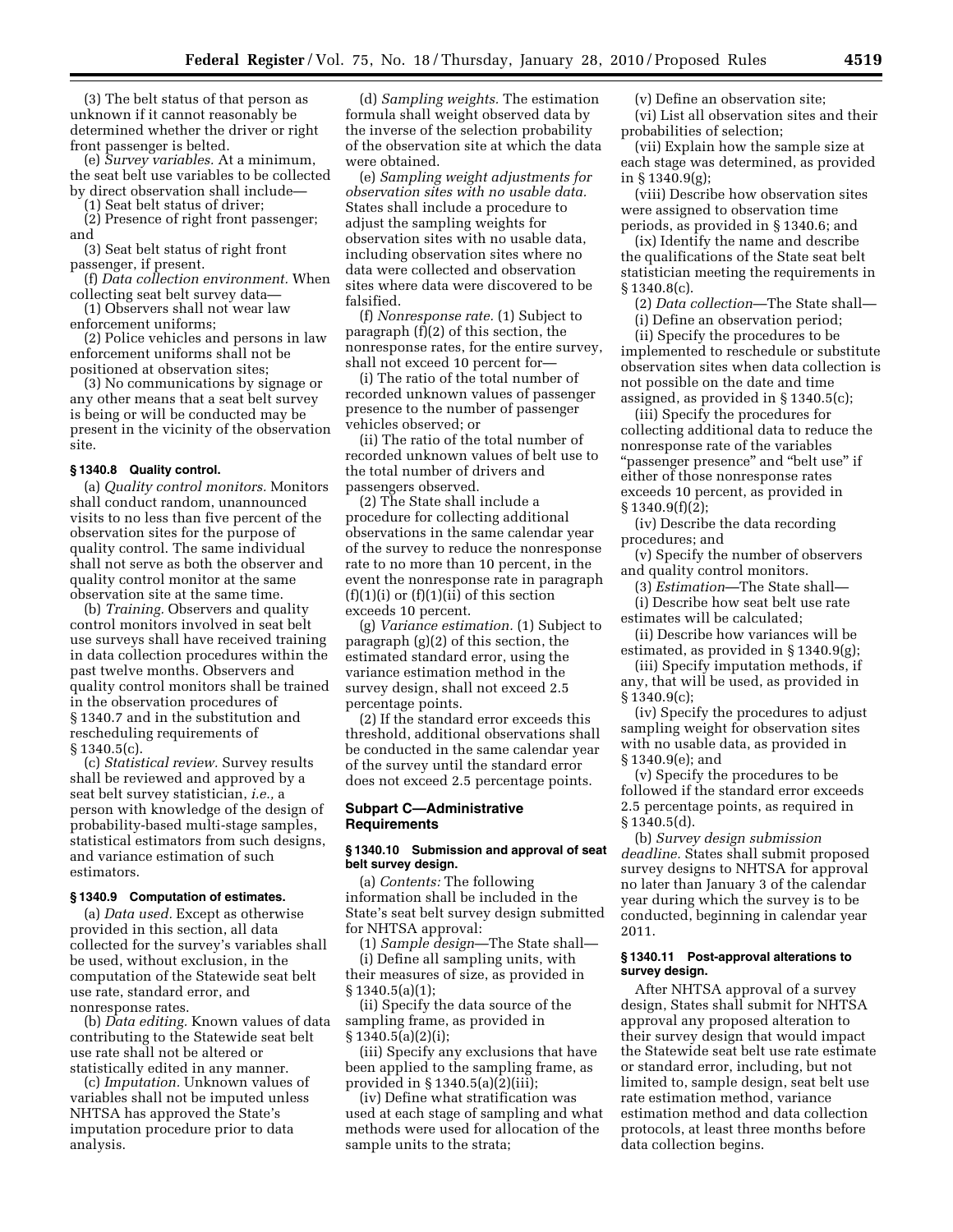## **§ 1340.12 Re-selection of observation sites.**

(a) *Re-selection of observation sites.*  States shall re-select observation sites using an updated sampling frame data, as described in § 1340.5(a), no less than once every five years.

(b) *Re-selection submission deadline.*  States shall submit an updated sampling frame data meeting the requirements of § 1340.5(a) for NHTSA approval no later than March 1 of the re-selection year.

# **§ 1340.13 Annual reporting requirements.**

(a) *Survey data.* States shall report the following information no later than March 1 of each year for the preceding calendar year's seat belt use survey, using the reporting form in Appendix A to this part:

(1) A spreadsheet in electronic format containing the raw data for each observation site and the observation site weight;

(2) The Statewide seat belt use rate estimate and standard error;

(3) Nonresponse rates for two variables—belt use and passenger presence—as provided in § 1340.9(g);

(4) Dates of the reported data collection;

(5) Observation sites, identified by type of observation site (i.e., observation site selected in the original survey design, alternate observation site selected subsequent to the original survey design), and by characteristics of the observation site visit (i.e., at least one vehicle observed, no vehicles observed); and

(6) Name of the State seat belt survey statistician meeting the qualification requirements, as provided in § 1340.8(c).

(b) *Certifications by Governor's Highway Safety Representative.* The Governor's Highway Safety Representative (GR) or if delegated in writing, the Coordinator of the State Highway Safety Office, shall sign the reporting form certifying that—<br>(1) has been

(1) llllllllhas been designated by the Governor as the GR,

and if applicable, the GR has delegated the authority to sign the certification in writing to \_\_\_\_\_\_\_\_\_\_\_\_\_\_\_\_, the<br>Coordinator of the State Highway Safety Office;

(2) The reported Statewide seat belt use rate is based on a survey design that was approved by NHTSA, in writing, as conforming to the Uniform Criteria for State Observational Surveys of Seat Belt Use, 23 CFR part 1340;

(3) The survey design has remained unchanged since the survey was approved by NHTSA; and

(4) The individual named in the reporting form is a qualified statistician who has reviewed and approved the seat belt use rate and standard error reported.

(c) *Certification by survey statistician.*  The State seat belt survey statistician shall sign the reporting form certifying that —

(1) (S)he meets the qualifications of a State seat belt use survey statistician, as provided in § 1340.8(c), and

(2) The information reported is correct and is in compliance with the Uniform Criteria for State Observational Surveys of Seat Belt Use, 23 CFR part 1340.

(d) *Audits.* NHTSA may audit State survey results and data collection. The State shall retain the following records for five years and make them available to NHTSA in electronic format within four weeks of request:

(1) Computation programs used in the sample selection;

(2) Computation programs used to estimate the Statewide seat belt use rate and standard errors for the surveys conducted since the last NHTSA approval of the sample design; and

(3) Sampling frame(s) for design(s) used since the last NHTSA approval of the sample design.

# **Appendix A to Part 1340—State Seat Belt Use Survey Reporting Form**

PART A: To be completed by the Governor's Highway Safety Representative (GR) or if applicable, the Coordinator of the State Highway Safety Office

# DATA COLLECTED AT OBSERVATION SITES

State:<br>Calculations of Calculations Calendar Year of Survey: lllllllll Statewide Seat Belt Use Rate:

I hereby certify that:

 $\bullet$   $\overline{\phantom{a}}$  has been designated by the Governor as the State's Highway Safety Representative (GR), and if applicable, the GR has delegated the authority to sign the certification in writing to

, the Coordinator of the State Highway Safety Office.

• The reported Statewide seat belt use rate is based on a survey design that was approved by NHTSA, in writing, as conforming to the Uniform Criteria for State Observational Surveys of Seat Belt Use, 23 CFR Part 1340.

• The survey design has remained unchanged since the survey was approved by NHTSA.

• The individual named below is a qualified Statistician, who has reviewed and approved the seat belt use rate and standard error reported above.

lle Signature and the Signature of the Signature of the Signature of the Signature of the Signature of the Signature

llalla<br>Data Date

Printed name of signing official

PART B: To be completed by the State Seat Belt Survey Statistician

I hereby certify that I meet the qualifications of a State seat belt use survey statistician as provided in § 1340.8(c) and the information reported in Part C below is correct and is in compliance with the Uniform Criteria for State Observational Surveys of Seat Belt Use, 23 CFR Part 1340.

Signature of State seat belt survey statistician

llalla llillla suomen kuningas ta kuningas ta kuningas ta kuningas ta kuningas ta kuningas ta kuningas ta kuni<br>Data Date

Printed name of State seat belt survey statistician

PART C: To be completed by the State Seat Belt Survey Statistician

| Site ID | Site type 1 | Date<br>observed | Sample<br>weight | Number<br>vehicles<br>observed | Number front<br>passengers | Number<br>unknown<br>passengers | Number belt-<br>ed<br>occupants | Number<br>unbelted<br>occupant | Number<br>unknown |
|---------|-------------|------------------|------------------|--------------------------------|----------------------------|---------------------------------|---------------------------------|--------------------------------|-------------------|
|         |             |                  |                  |                                |                            |                                 |                                 |                                |                   |
|         |             |                  |                  |                                |                            |                                 |                                 |                                |                   |
|         |             |                  |                  |                                |                            |                                 |                                 |                                |                   |
|         |             |                  |                  |                                |                            |                                 |                                 |                                |                   |

<sup>1</sup> Identify if the observation site is an original observation site or an alternate observation site.